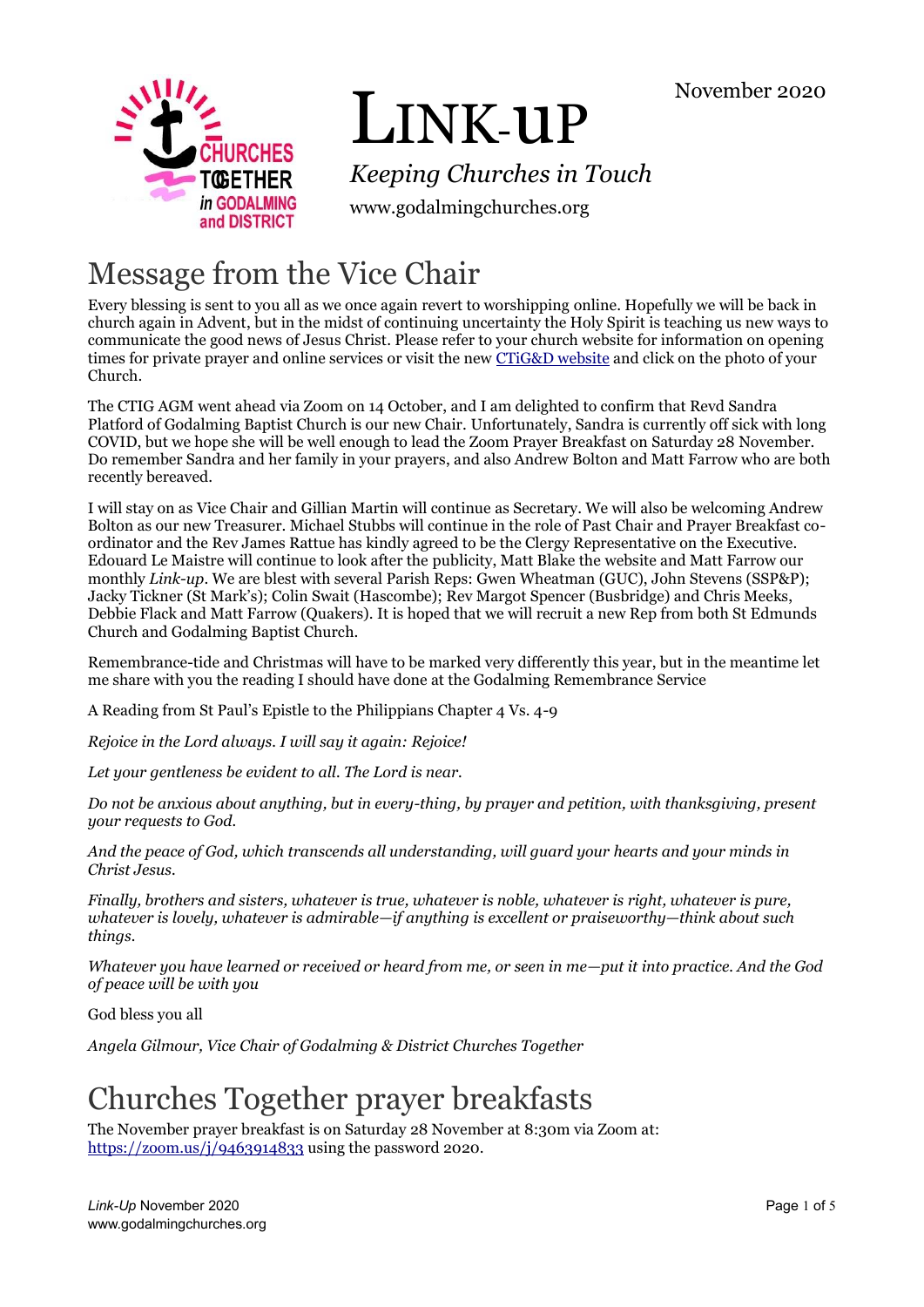# A month of prayer

The Archbishops and the Evangelical Alliance have called on us to make this 'month of lockdown, a month of prayer.' This link from Church of England website that gives very specific and helpful daily focus for prayer:

[www.churchofengland.org/more/media-centre/coronavirus-covid-19-guidance-churches/call-prayer](https://www.churchofengland.org/more/media-centre/coronavirus-covid-19-guidance-churches/call-prayer-nation#sunday)[nation#sunday](https://www.churchofengland.org/more/media-centre/coronavirus-covid-19-guidance-churches/call-prayer-nation#sunday)

Also to pray the prayer:

*Loving God, at this time of crisis when so many are suffering, we pray for our nation and our world. Give our leaders wisdom, our Health Service strength, our people hope. Lead us through these parched and difficult days to the fresh springs of joy and comfort that we find in Jesus Christ our Lord. Amen.*

And…

We have been asked that at 18:00 every night our church bells are tolled and we set an alarm in our phones to pray.

# Godalming Community Store/Food Bank

As of 16 October 2020 the Community Store/Food Bank has supplied the equivalent of 17,024 days worth of food and hygiene products and support to 86 families consisting of 155 adults and 127 children.

The Food Bank and the Community Store work together, with items being collected and distributed by both as needed. Citizens Advice Waverley are also involved in helping families with advice and guidance.

The Community Store is still operating from the Wilfred Noyce Centre, and The Food Bank from St Mark's Community Centre.

The Community Store is run by The Farncombe and Godalming Corona Virus Support Group, in partnership with Godalming Town Council.

Please keep supporting our local community. Donations of food etc can be via Trolley Tuesdays and various Hubs around the area.

Keep a look out for further information, and if you have any questions or suggestions please contact Michael Stubbs who is our representative on the Town Council Community Store Working Group on [michaeleashing@aol.com.](mailto:michaeleashing@aol.com)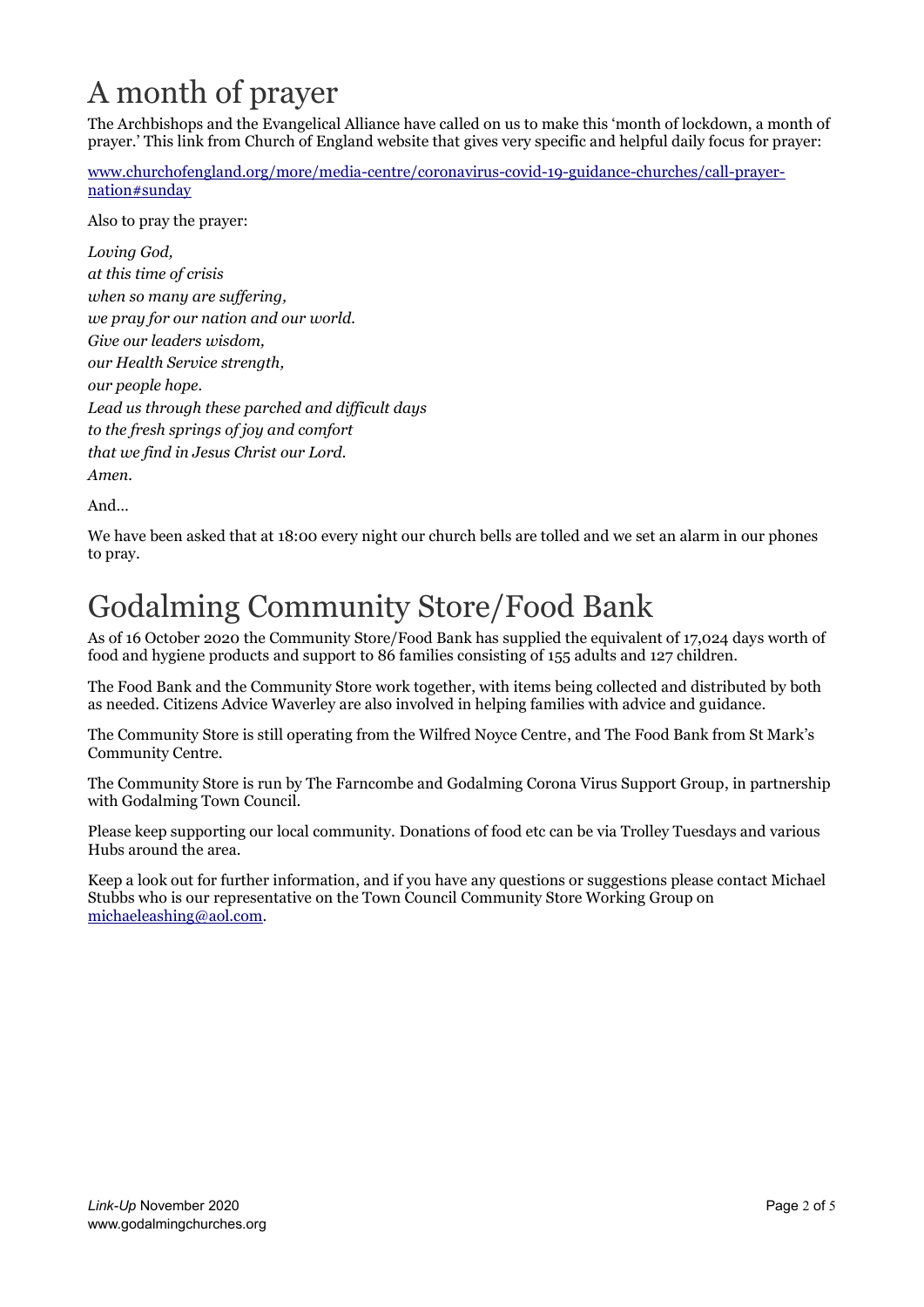# News of the Churches and organisations

# Busbridge&Hambledon Church

Info correct at the time of writing! Chec[k www.bhcgodalmng.org](https://www.bhcgodalmng.org/) for latest information.

#### **Online services**

With the winter lockdown, services will be broadcast from Busbridge and Hambledon Churches on the BHC Godalming YouTube channel[: youtube.com/bhcgodalmingonline](https://www.youtube.com/bhcgodalmingonline)

- 9:00 Heritage BCP (pre-recorded, from Hambledon Church)
- 9:00 Classic (live stream)
- 10:15 Contemporary (live stream)

All the details are on the web site: [www.bhcgodalming.org.](https://www.bhcgodalming.org/)

#### **Prayer meetings**

Prayer meetings continue on Zoom on Mondays, Tuesdays and Thursdays during the winter lockdown, and the prayer ministry team are receiving prayer for those who have lost employment or facing uncertainty due to Coronavirus, but welcome all prayer requests at this time too. Email: [prayer@bhcgodalming.org.](mailto:prayer@bhcgodalming.org)  Requests for practical and financial support are also welcome via the email: [coronaresponse@bhcgodalming.org.](mailto:coronaresponse@bhcgodalming.org)

### **Advent and Christmas – "Season of Comfort & Joy"**

With a shortage of opportunities to gather people all at once, our key community event for Advent and Christmas will be the "Comfort & Joy" Exhibitions at Busbridge Church and Hambledon Church - open to anyone to get involved and contribute creative works loosely on the theme, and to visitors from 7 December. We've adopted the Church of England theme for Christmas 2020 (which you can read about [here\)](https://www.churchtimes.co.uk/articles/2020/9-october/news/uk/consolation-and-hope-in-church-of-england-christmas-campaign) and are calling on church members and the local communities to make it their own. BIG Advent Stars made by Rob Hewlett will be lighting up at both churches at 17:00 on Advent Sunday, 29 November.

#### **Christmas Eve Drive-in**

Christmas Eve Drive-in "Bling your Car" at Godalming College! (16:00) Given the likelihood of existing or higher COVID 19 restrictions severely limiting numbers (and singing!) in church, a drive in carol service offers the safest opportunity to gather and share a Christmas experience with the church family and the local community - and exercise ones lungs in the confines of your car. We are delighted that Godalming College has offered its grounds to host the event. Watch the web site for details.

### Godalming United Church

We continue to "Worship, witness and serve" in these uncertain times.

Sunday morning spaces are limited to less than 50, so advance booking is necessary: 01483 860683.

If you are unable to join us in person, we are live-streaming the service at 10:30 on Sundays, with two options on how to connect:

- the same platform we have been using during lockdown: [https://guc.online.church.](https://guc.online.church/) This will include availability of the 'chat' function to allow you to say "Hello", raise anything that you'd like us to pray about, and so on.
- the same platform that we were using before lockdown at either <https://thesundayservice.gallery.video/godalmingunited> o[r bit.ly/GUCTV.](file:///C:/Users/mfarrow/AppData/Roaming/Microsoft/Word/bit.ly/GUCTV) There is no chat available on this platform.

The service can also be watched later on our YouTube channel: [bit.ly/GUCYouTube.](file:///C:/Users/mfarrow/AppData/Roaming/Microsoft/Word/bit.ly/GUCYouTube) Recordings (audio and video) are available through our website [www.guc.org.uk](http://www.guc.org.uk/)

There will, at other times, be some limited access for private prayer – please phone 01483 420459.

#### **Communion**

We were delighted to share in our first Communion service for seven months in mid-October. All who wished to participate were issued with an individual "kit" as they came in  $-$  a neat [disposable mini-goblet](https://www.amazon.co.uk/gp/product/B005QXG8L6/ref=ppx_yo_dt_b_asin_title_o05_s00?ie=UTF8&psc=1) with double peel-off top, enclosing first the wafer, and then the communion wine. "Communion-ready-to-go" isn't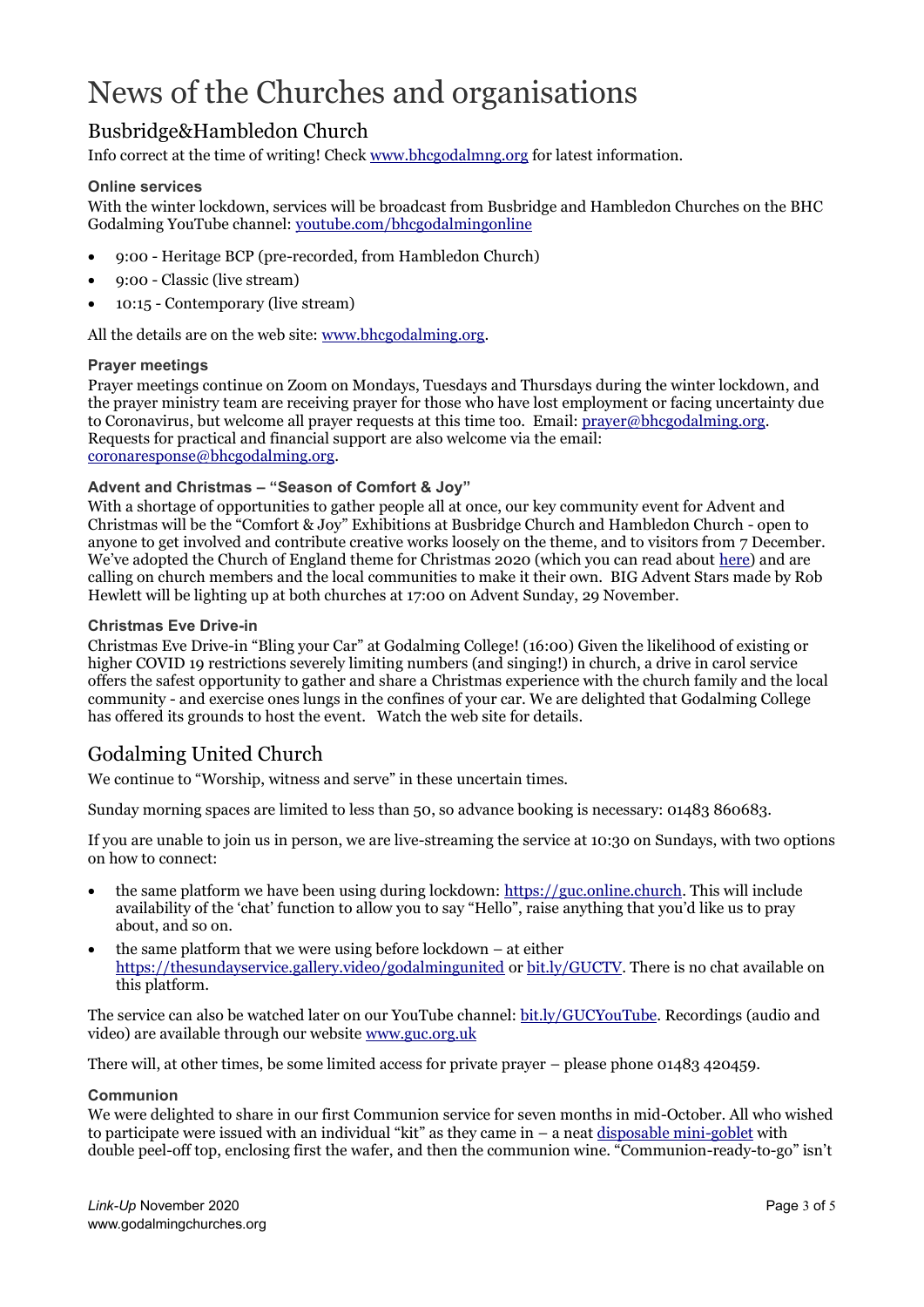the same as the traditional serving of the elements, but is a safe way of sharing the Eucharist –at the heart of our Christian tradition.

#### **Premises hire**

We are taking bookings for general hire of the premises – in line with church covid protocols and hirers' risk assessments: lettings@guc.org.uk

#### [www.guc.org.uk](http://www.guc.org.uk/)

### St Edmund King & Martyr Godalming with St Joseph's Milford Roman Catholic Churches

#### **Supporting local Charities in Advent**

As part of the CAFOD Parish Live Simply Award we are looking to support local charities during Advent. Last year we supported Guildford Action and Number 5 Project - both homeless charities - and we have asked parishioners to add their suggestions for 2020.<https://cafod.org.uk/Campaign/Livesimply-award>

#### **Holy Souls**

November is the month of the Holy Souls, and Fr Jonathan will be blessing graves in Eashing Cemetery on Sunday 1 November at 15:00 and in Milford around 10:15 on Monday 2 November. If you wish to have a grave blest, please email Sarah at <mailto:godalming@abdiocese.org.uk>

#### **Lectio Divina**

Lectio Divina is a very special way of praying with the scriptures, helping us to hear the "God who speaks" and to find that God is not indifferent to our struggles and search for meaning. Everyone is welcome to join us on Wednesday evenings from 19:30 to 20:45 on GoToMeeting Virtual Parish 450-922-301t: 020 3713 5028 – access code 450-922-301

#### **Wednesday Word**

Wednesday Word children's activity sheet for each Sunday. This is free online and available at: [www.wednesdayword.org/school](http://www.wednesdayword.org/school/)

#### **Sources of Practical Support**

Parish Welfare Fund aims to support those who are struggling at this time to afford basic necessities. The SVP are also able to help: 07990 717067. Their members, motivated by their faith, are committed to meaningful and long-term befriending. Inspired by the message of the Gospels, they seek and find those in need and offer them sincere friendship. They visit them on a regular basis and offer additional practical support such as food, furniture or financial help where needed.

#### [https://stedsgod.com](https://stedsgod.com/)

### Cellar Café

I am writing to inform you that The Cellar Café is re-opening in its new home in the old staff café within the Waverley Borough Council complex (the entrance is opposite Waitrose in Bridge Street and it is located in the walkway opposite, between there and the rear entrance of the Council offices – it is between the CAB and the Town Council offices).

We are rebranding our identity after 41 years and we will be called 'Cellar Camino Cafe' – we will also be housing the 'Community Fridge'.

We all feel that our mission has never been more needed than now, and with the coming weeks and months are here to support anybody and everybody in our community.

Please spread the word and when you have a moment, come and visit us and have a cup of coffee (observing social distancing of course) and hear what we have to say.

Simon Crowther, Trustee, The Warehouse Christian Trust [www.thecellarcafe.co.uk](https://www.thecellarcafe.co.uk/)